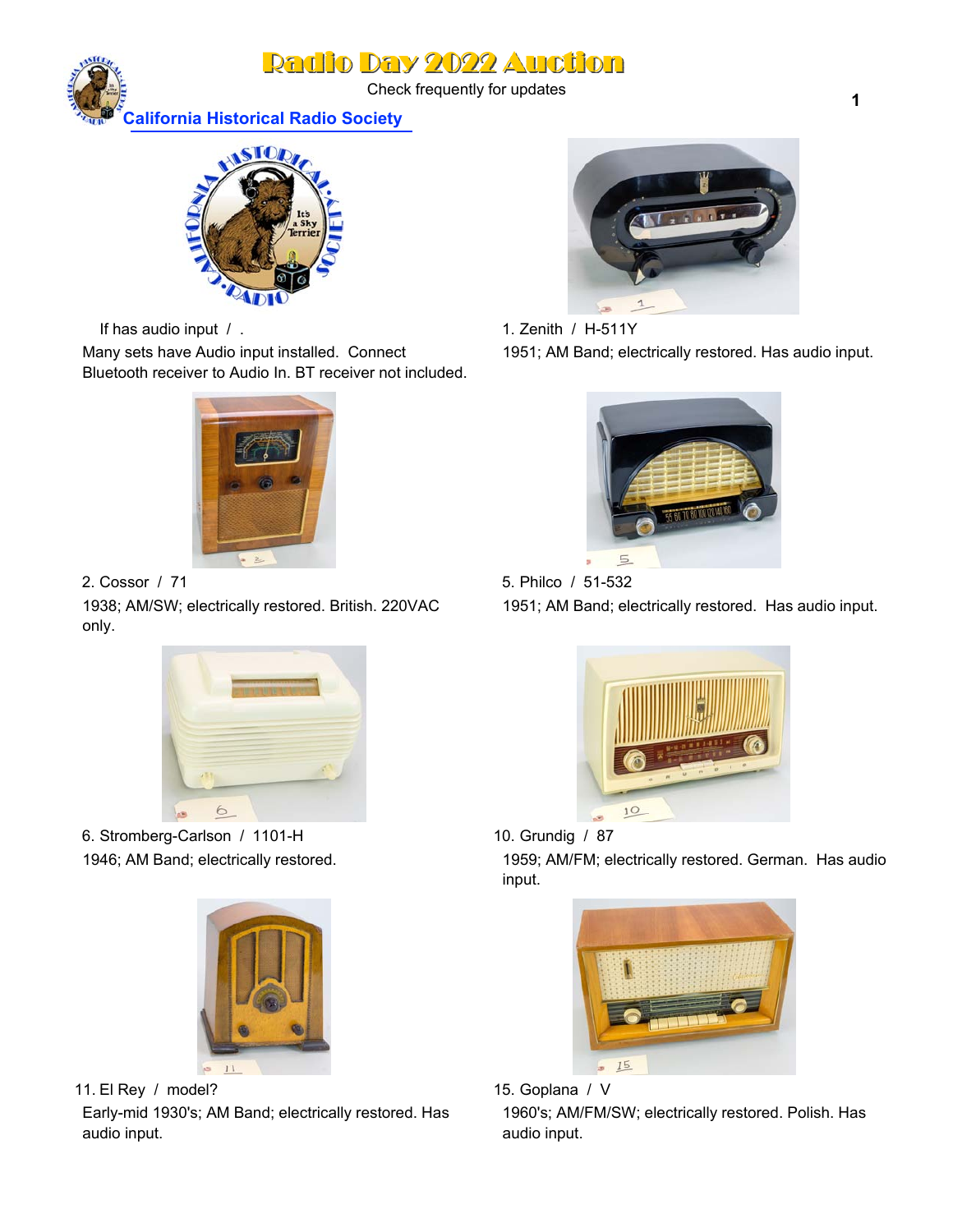Check frequently for updates

**California Historical Radio Society**



16. American Bosch / 5A 1931; AM band; electrically restored.



20. Detrola / model? 1936?; AM/SW; electrically restored.



25. Crosley / 718C 1937; AM/SW; electrically restored. Has audio input.



27. Victor / Victtrola VV-X circa 1915; phonograph player; works.



17. Emerson / 517 "Moderne" 1947; AM Band; electrically restored.



23. Bendix / 115 1947; AM Band; electrically restored.



26. Emerson / 520 1946; AM Band; re-capped. Catalin radio.



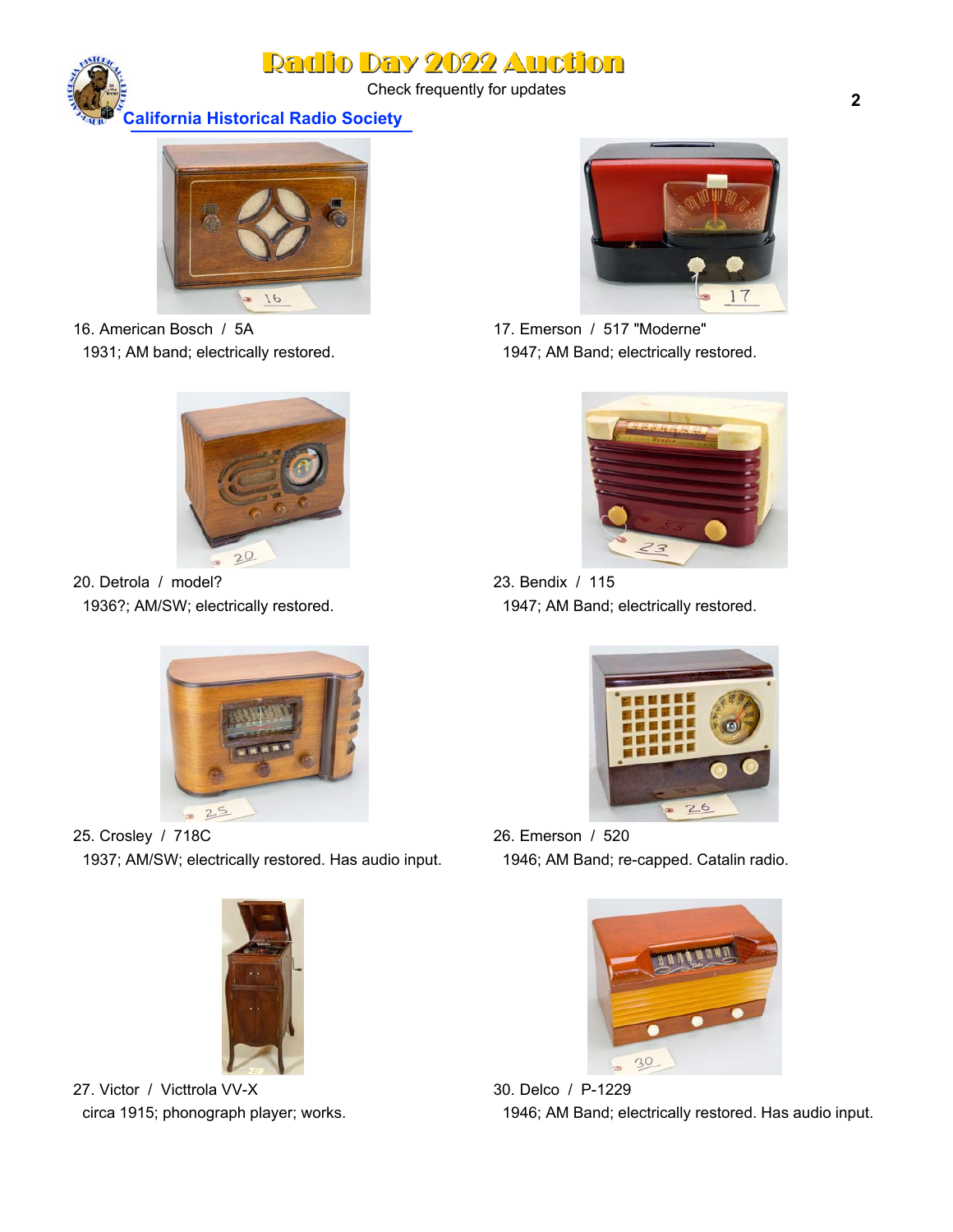Check frequently for updates

**California Historical Radio Society**



31. Philco / Trans-Ocean 19--?; LW/AM/SW; electrically restored. Euro set?



33. Crosley / 10-138 1950; AM Band; electrically restored.



40. Crosley / 628B 1937; AM/SW; electrically restored. Has audio input.



45. GE / H-520 1939; AM Band; electrically restored. Machine age.



32. Philco / 39-30 1939; AM Band; electrically restored.



35. Zenith / Y513G 1955; AM Band; electrically restored. Has audio input.



42. DeWald / A-501"Harp" 1946; AM Band; electrically restored. Catalin radio.



47. Emerson / 262 Little Miracle 1939; AM Band; electrically restored. Ingraham cabinet.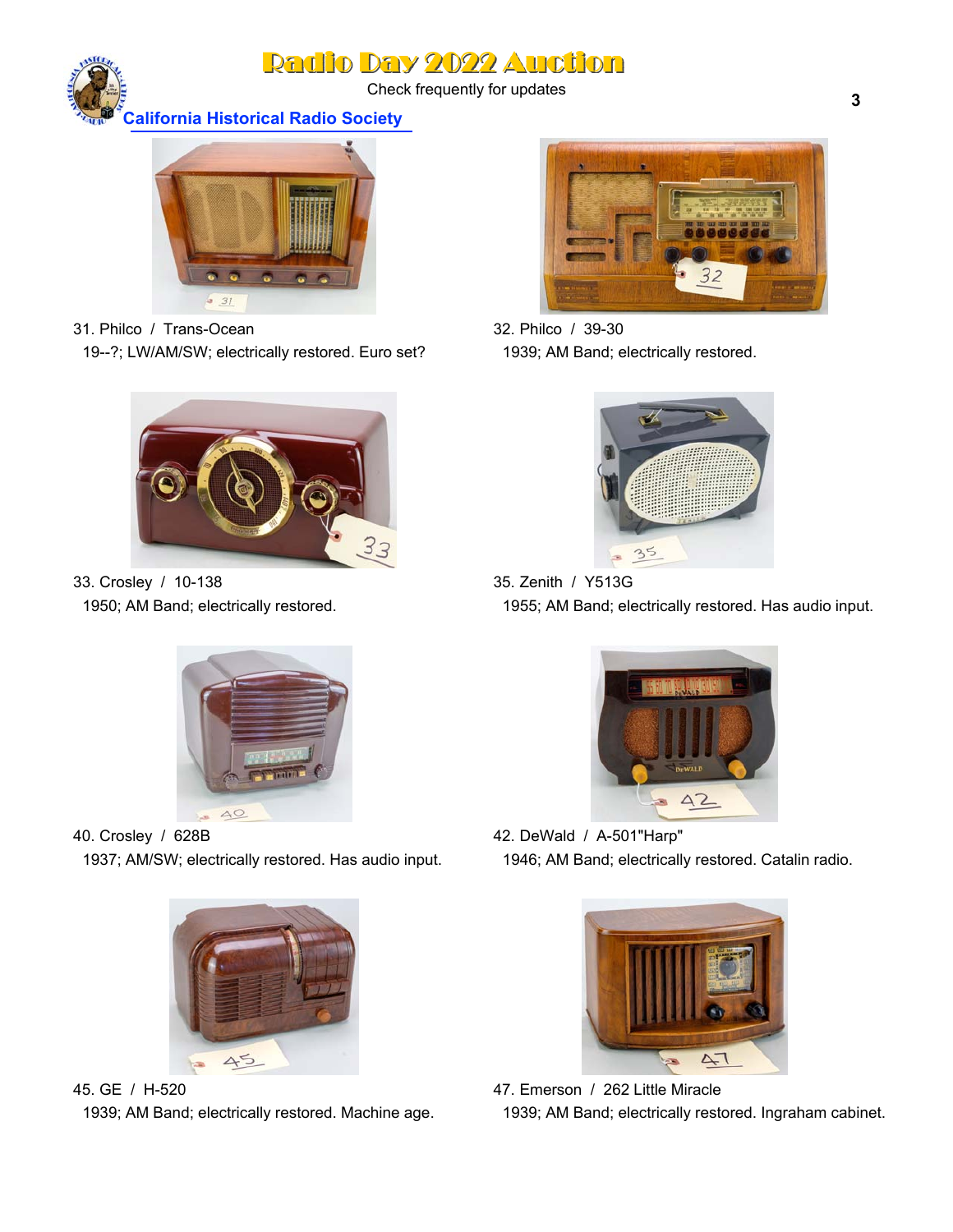Check frequently for updates

**California Historical Radio Society**



50. Silver / model? Late 1930's; AM Band; electrically restored.



52. Champion / Spark Plug 1960's; AM Band; Transistor Novelty Radio; Japanese. Works.



56. Klipsch / Cornwall IV ~2018; 3-way speakers. Working.



59. McIntosh / MX-115 1972; Stereo FM tuner & preamplifier. Serviced and working.



51. Airline / 62-148 1934; AM Band; electrically restored.



55. Philco / 41-220 1941; AM/SW; electrically restored.



58. Denon / AVR-3808C1 2007; AV Home Theater Receiver; working.



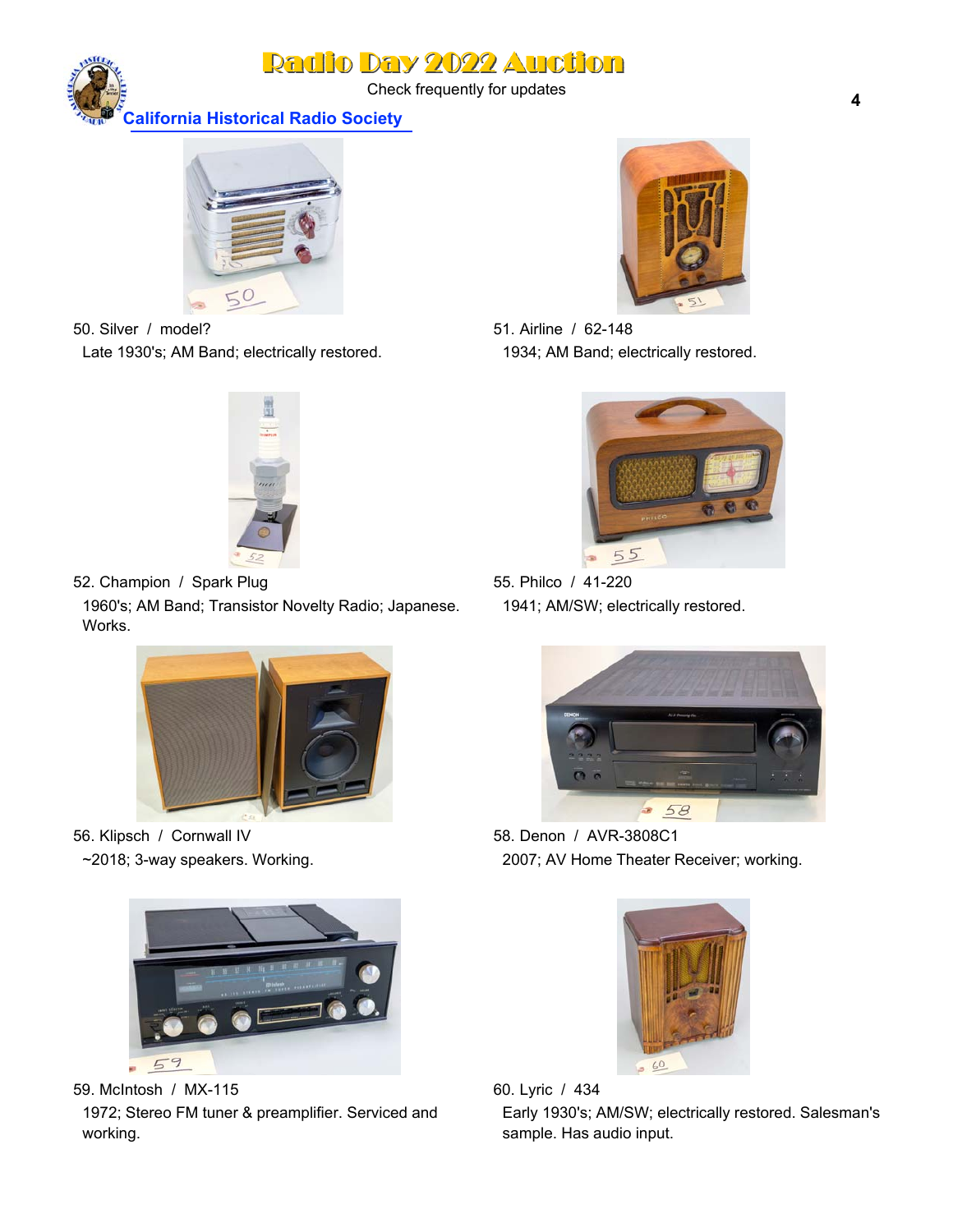Check frequently for updates

**California Historical Radio Society**



61. Gilfillan / model? Late 1930's; AM Band; electrically restored.



63. Detrola / 302 1939; AM clock radio; electrically restored.



66. Klipsch / Heresy IV 2020; 3-way speakers. Working.



69. McIntosh / MC-2105 1967; Stereo power ammplifier; Working, meets spec. Speaker switch bypassed.



- 62. Magnavox / model? 1950's; AM/FM; electrically restored console; has audio
- input.



65. GE / L-674 1942; AM/SW; electrically restored. Has audio input.



67. Emerson / 511 "Moderne" 1947; AM Band; electrically restored.



70. Siemens / H-52 1955; AM/FM/SW; electrically restored. German. Has audio input.